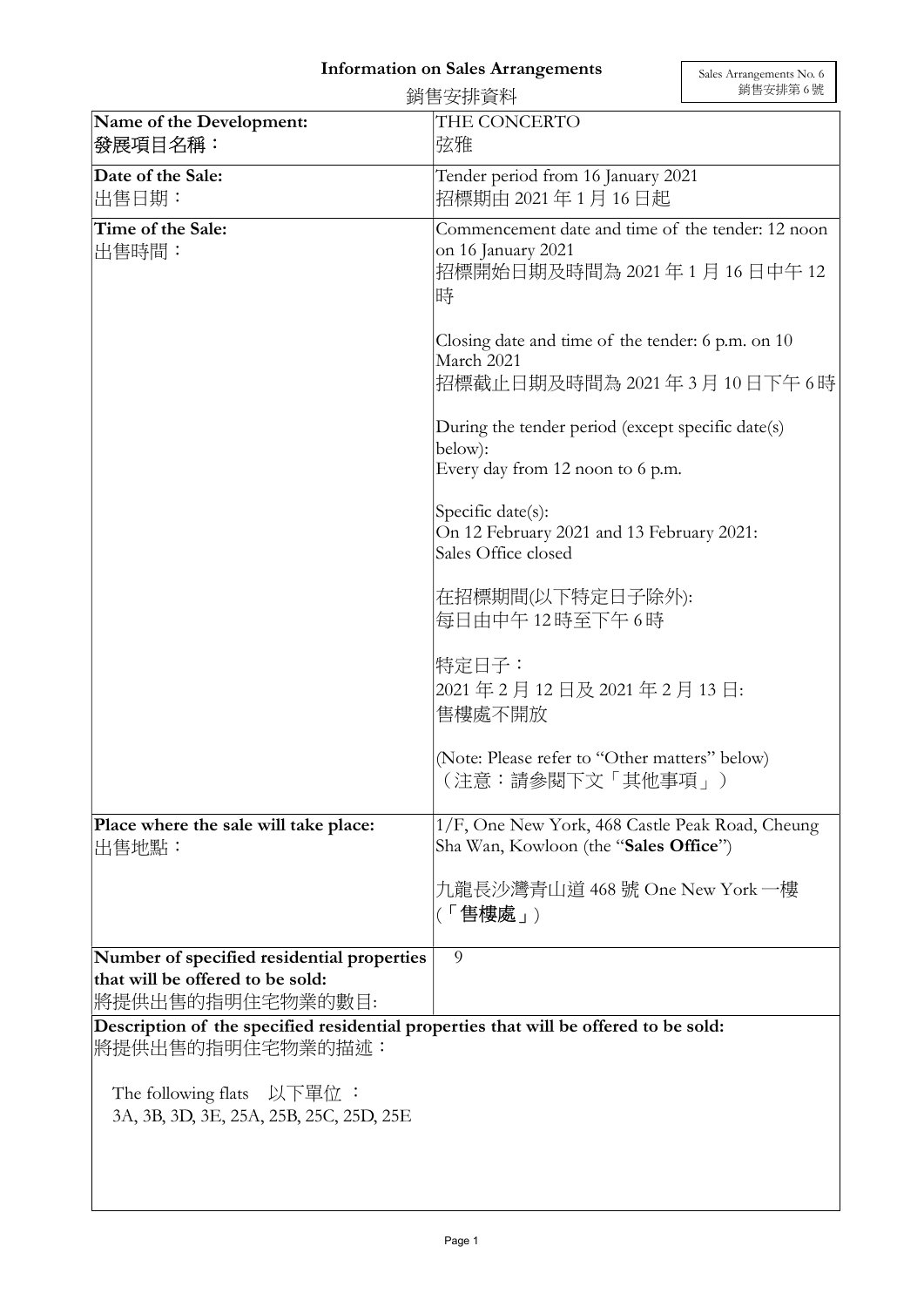The method to be used to determine the order of priority in which each of the persons interested in purchasing any of the specified residential properties may select the residential property that the person wishes to purchase:

將會使用何種方法,決定有意購買該等指明住宅物業的每名人士可揀選其意欲購買的住宅物 業的優先次序:

Subject to "Other matters" below, sale by Tender - see details and particulars in the tender notice. The tender notice and other relevant tender documents of the specified residential property(ies) will be made available for collection free of charge at the following venue/period :

Sales Office

15 January 2021 to 10 March 2021 - Every day from 12 noon to 6 p.m. (except specific date(s) below)

Specific date(s):

On 12 February 2021 and 13 February 2021: Sales Office closed

受制於下文「其他事項」,以招標方式出售 - 請參閱指明住宅物業的招標公告的細節和詳 情。招標公告及其他有關招標文件可於可於下列地點/時段免費領取:

售樓處

2021 年 1 月 15 日至 2021 年 3 月 10 日:每日由中午 12 時至下午 6 時 (以下特定日子除外)

特定日子:

2021 年 2 月 12 日及 2021 年 2 月 13 日: 售樓處不開放

The method to be used, where 2 or more persons are interested in purchasing a particular specified residential property, to determine the order of priority in which each of those persons may proceed with the purchase:

在有兩人或多於兩人有意購買同一個指明住宅物業的情況下,將會使用何種方法決定每名 該等人士可購買該物業的優先次序:

Please refer to the above method. 請參照上述方法。

Other matters: 其他事項:

- 1. The Vendor does not undertake and is under no obligation to review, consider or accept the highest offer or any offer at all for the purchase of any specified residential property. The Vendor has the absolute right to withdraw from the sale of any specified residential property at any time before the acceptance of any offer. The Vendor has the absolute right to change the closing date and/or time of the tender from time to time by amending the Sales Arrangements. 賣方並不承諾亦無責任閱覽、考慮或接受認購任何指明住宅物業最高出價之要約或任何 要約。賣方有絕對權利於接受任何要約前於任何時間撤回出售任何指明住宅物業。賣方 有絕對權利透過修改銷售安排不時更改招標截止日期及/或時間。
- 2. The Vendor reserves the right not to admit any person who fails to pass the normal body temperature check on-site or who fails to properly wear a mask to the Sales Office or any part thereof. The Vendor's decision in this regard shall be final and binding.